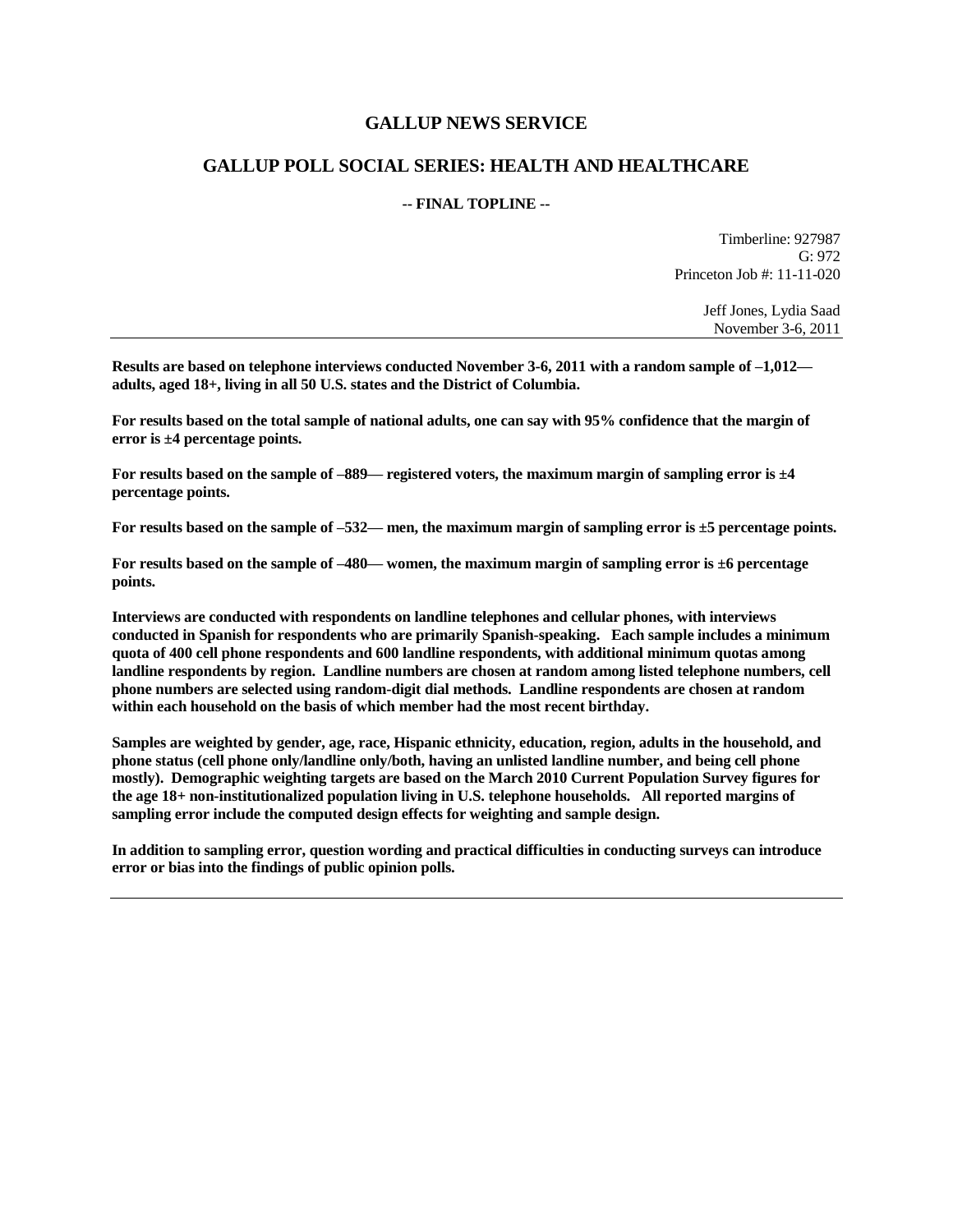18. *(Asked of those with private health insurance)* Who pays the cost of premiums on your health insurance? Do you or someone in your household pay the total cost, does an employer pay the total cost, or is the cost shared between the employer and you or someone in your household?

# **BASED ON --488-- ADULTS WITH PRIVATE HEALTH INSURANCE; ±5 PCT PTS**

|                | Self/<br>household<br>pays all | Employer<br>pays all | Costs are<br>shared | None/other<br>(vol.) | N <sub>0</sub><br>opinion |
|----------------|--------------------------------|----------------------|---------------------|----------------------|---------------------------|
| 2011 Nov 3-6   | 21                             | 15                   | 63                  |                      | $\ast$                    |
| 2010 Nov 4-7   | 25                             | 10                   | 61                  | 3                    | 2                         |
| 2009 Nov 5-8   | 25                             | 12                   | 60                  | 2                    | 2                         |
| 2008 Nov 13-16 | 19                             | 15                   | 64                  |                      | 1                         |
| 2007 Nov 11-14 | 18                             | 15                   | 64                  | 2                    |                           |
| 2006 Nov 9-12  | 20                             | 15                   | 62                  | 2                    | *                         |
| 2005 Nov 7-10  | 18                             | 14                   | 65                  | $\overline{2}$       |                           |
| 2004 Nov 7-10  | 18                             | 17                   | 64                  |                      | $\ast$                    |
| 2003 Nov 3-5   | 23                             | 16                   | 59                  | 2                    | $\ast$                    |
| 2002 Nov 11-14 | 21                             | 19                   | 57                  | $\overline{2}$       |                           |
| 2001 Nov 8-11  | 19                             | 24                   | 54                  | 2                    |                           |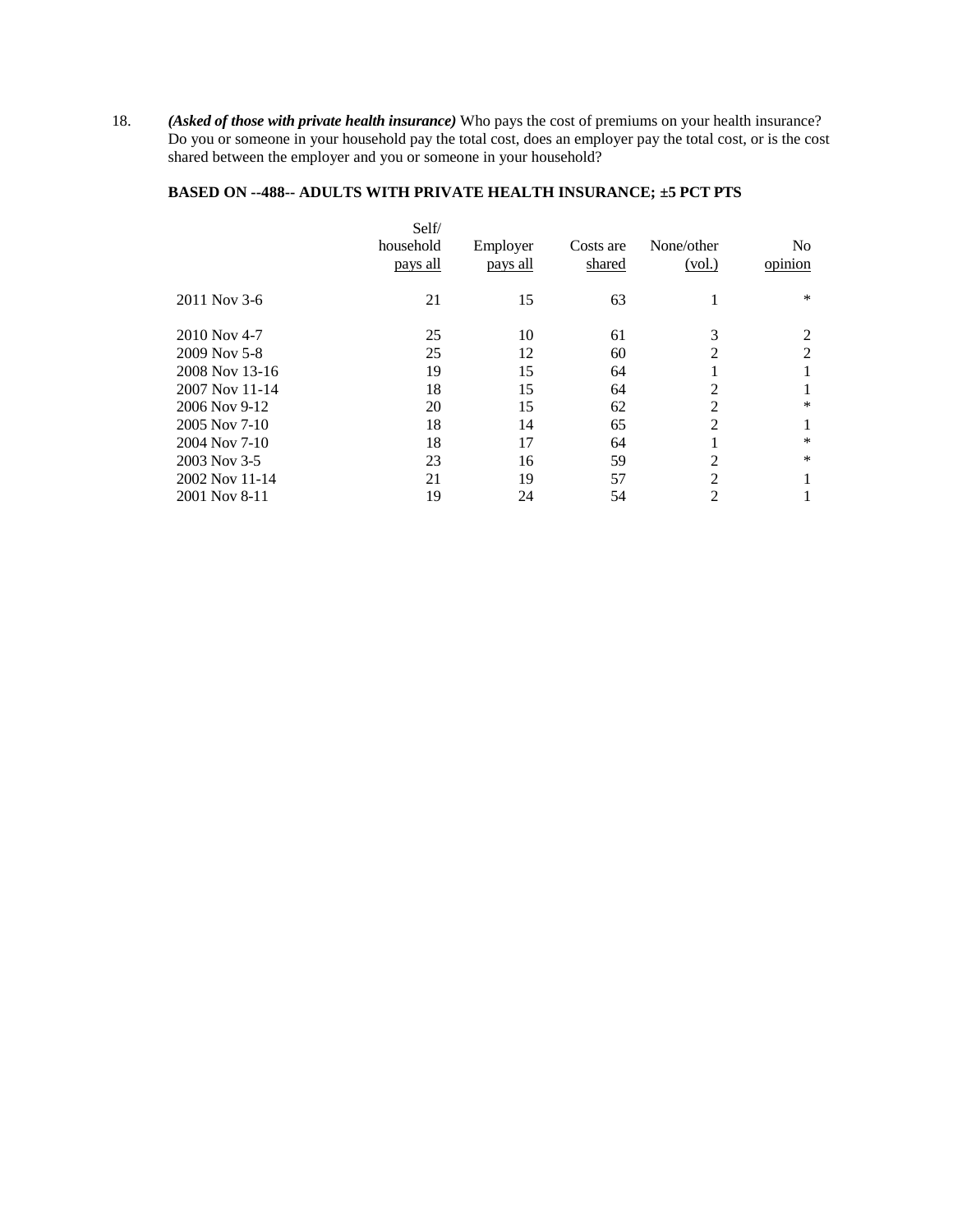19. *(Asked of those who pay all or part of their health insurance premiums)* Over the past year, has the amount YOU paid for your family's health insurance – [ROTATED: gone up a lot, gone up a little, not changed, gone down a little, (or) gone down a lot]?

#### **BASED ON --421-- ADULTS WHO PAY ALL OR PART OF THEIR HEALTH PREMIUMS; ±6 PCT PTS**

| Gone up<br>a lot | Gone up<br>a little | <b>Not</b><br>changed | Gone<br>down<br>a little | Gone<br>down<br>a lot | N <sub>0</sub><br>opinion |
|------------------|---------------------|-----------------------|--------------------------|-----------------------|---------------------------|
| 29               | 44                  | 21                    | 2                        |                       | 4                         |
| 29               | 48                  | 18                    | 2                        |                       | 3                         |
| 25               | 47                  | 26                    |                          | $\ast$                |                           |
| 24               | 48                  | 22                    | 3                        |                       | 2                         |
| 26               | 43                  | 26                    | 2                        |                       | 3                         |
| 29               | 46                  | 19                    | 3                        |                       | 3                         |
| 28               | 46                  | 23                    | $\overline{2}$           | $\ast$                |                           |
| 28               | 48                  | 17                    | 5                        |                       |                           |
| 31               | 43                  | 23                    | $\ast$                   |                       | 2                         |
|                  |                     |                       |                          |                       |                           |

20. Within the last twelve months, have you or a member of your family put off any sort of medical treatment because of the cost you would have to pay?

| Yes | No | No opinion |
|-----|----|------------|
| 30  | 70 | $\ast$     |
| 30  | 69 |            |
| 29  | 71 | $\ast$     |
| 29  | 70 | 1          |
| 30  | 70 | $\ast$     |
| 30  | 69 |            |
| 28  | 71 |            |
| 26  | 74 | $\ast$     |
| 24  | 76 | $\ast$     |
| 25  | 75 | $\ast$     |
| 19  | 81 | $\ast$     |
| 22  | 77 |            |
|     |    |            |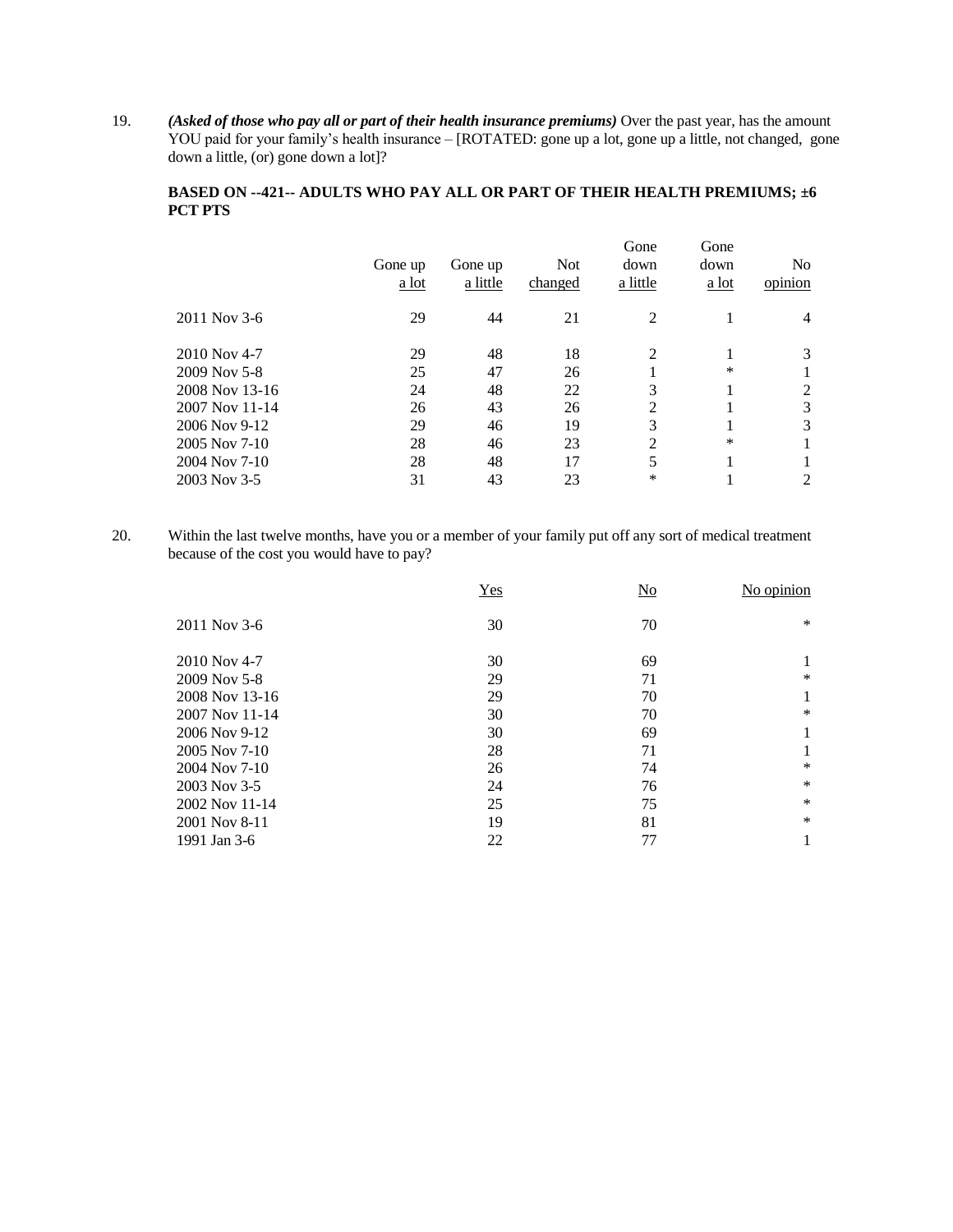21. When you put off this medical treatment, was it for a condition or illness that was -- very serious, somewhat serious, not very serious, or not at all serious?

# **BASED ON --247-- WHO PUT OFF MEDICAL TREATMENT DUE TO COSTS; ±8 PCT. PTS**

|                | Very<br>serious | Somewhat<br>serious | Not very<br>serious | Not at all<br>serious | No<br>opinion |
|----------------|-----------------|---------------------|---------------------|-----------------------|---------------|
| 2011 Nov 3-6   | 16              | 50                  | 29                  | 5                     |               |
| $2010$ Nov 4-7 | 22              | 47                  | 25                  | 6                     | $\ast$        |
| 2009 Nov 5-8   | 16              | 42                  | 33                  | 8                     | $\ast$        |
| 2008 Nov 13-16 | 17              | 41                  | 30                  | 10                    | 2             |
| 2007 Nov 11-14 | 15              | 45                  | 28                  | 10                    | 2             |
| 2006 Nov 9-12  | 10              | 48                  | 32                  | 9                     | 2             |
| 2005 Nov 7-10  | 18              | 37                  | 31                  | 13                    |               |
| 2004 Nov 7-10  | 16              | 44                  | 30                  | 10                    | $\ast$        |
| 2003 Nov 3-5   | 6               | 42                  | 44                  | 8                     |               |
| 2002 Nov 11-14 | 16              | 43                  | 31                  | 9                     |               |
| 2001 Nov 8-11  | 15              | 47                  | 23                  | 13                    | 2             |
| 1991 Jan 3-6   | 15              | 37                  | 37                  | 10                    |               |

# **COMBINED RESPONSES (Q.20-21): BASED ON NATIONAL ADULTS**

| Put off<br>treatment for<br>serious<br>condition | Put off<br>treatment for<br>non-serious<br>condition | Did not<br>put off<br>treatment | No.<br>opinion |
|--------------------------------------------------|------------------------------------------------------|---------------------------------|----------------|
| 20                                               | 10                                                   | 70                              | $\ast$         |
| 21                                               | 9                                                    | 69                              | 1              |
| 17                                               | 12                                                   | 71                              | $\ast$         |
| 17                                               | 12                                                   | 70                              | 1              |
| 18                                               | 11                                                   | 70                              | 1              |
| 18                                               | 12                                                   | 69                              | 1              |
| 16                                               | 12                                                   | 71                              | 1              |
| 16                                               | 10                                                   | 74                              | $\ast$         |
| 12                                               | 13                                                   | 75                              | $\ast$         |
| 15                                               | 10                                                   | 75                              | $\ast$         |
| 12                                               | 7                                                    | 81                              | $\ast$         |
| 11                                               | 11                                                   | 77                              | 1              |
|                                                  |                                                      |                                 |                |